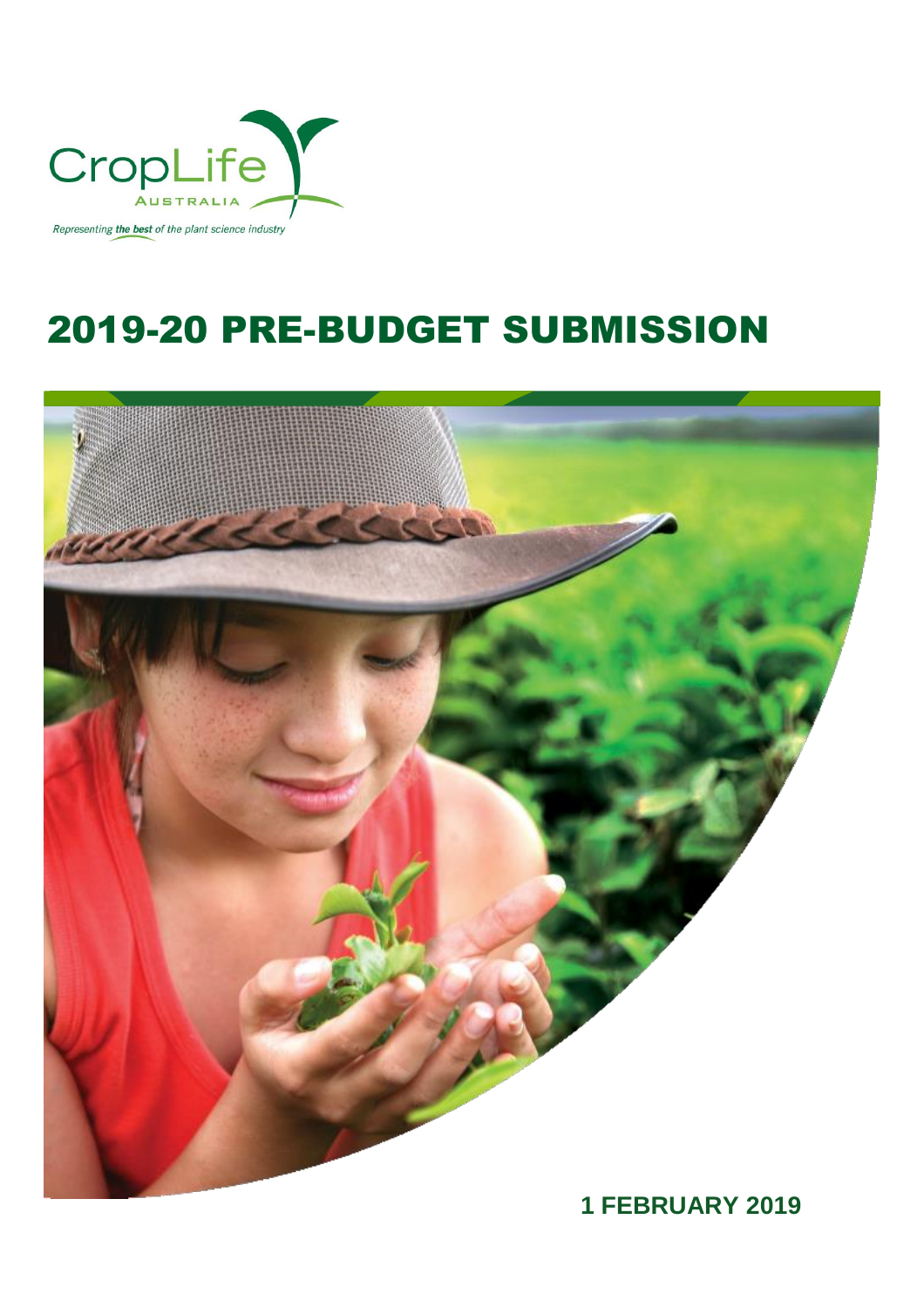## 1 INTRODUCTION

CropLife Australia is the national peak industry organisation representing the plant science sector in Australia. CropLife's members are the world-leading innovators, developers, manufacturers and formulators of crop protection and crop biotechnology products. The plant science industry, worth more than \$20 billion a year to Australian agricultural production, provides products to protect crops against pests, weeds and diseases, as well as developing crop biotechnologies key to the nation's agricultural productivity, profitability and sustainability. CropLife is part of the plant science industry's 91 country international federation.

CropLife member companies are world leaders in industry stewardship initiatives and contribute millions of dollars each year to activities to ensure the safe and effective use of products throughout their lifecycle. CropLife and its members are committed to the responsible and sustainable use of agricultural chemical products in Australia. CropLife ensures the responsible use of these products through its mandatory industry code of conduct and has set a benchmark for industry stewardship through programs such as its Pollinator Protection Initiative, including the world first BeeConnected app, and successful Agsafe programs, *drumMUSTER* and ChemClear®.

CropLife welcomes the opportunity to make a submission to the 2019-20 Federal Budget. CropLife's submission highlights opportunities for the Federal Government to responsibly invest in Australian agriculture, an industry key to economic growth in Australia.

The plant science industry is critical to maintaining and improving Australia's agricultural productivity and sustainability, both through crop protection and crop biotechnology products and innovations.

A 2018 Deloitte Access Economics report, *Economic Activity Attributable to Crop Protection Products<sup>1</sup>* , estimates \$20.6 billion of Australian agricultural output (or 73 per cent of the total value of Australian crop production) is attributable to the use of crop protection products. The same report found the plant science sector contributes 9,225 in full time equivalent employees. This consists of 1,725 directly in the manufacturing sector and 7,500 in the sectors that supply inputs to the industry.

It takes over 11 years of research and development, requiring the testing of more than 140,000 compounds, to bring just one new successful crop protection product to market. This carries a cost of over US\$286 million. Without access to these products, Australian farmers could lose up to two-thirds of their annual production to pests, weeds and diseases.

Each crop protection product is rigorously assessed by the Australian Pesticides and Veterinary Medicines Authority (APVMA) to ensure they present no unacceptable risk to users, consumers and the environment.

Crop protection products must be used sparingly, carefully and responsibly. The effective and responsible use of agricultural chemicals must be supported by an efficient and appropriately balanced regulatory scheme that maximises the benefits associated with their responsible use.

<sup>1</sup> Deloitte Access Economics 2018, Economic Activity Attributable to Crop Protection Products, Canberra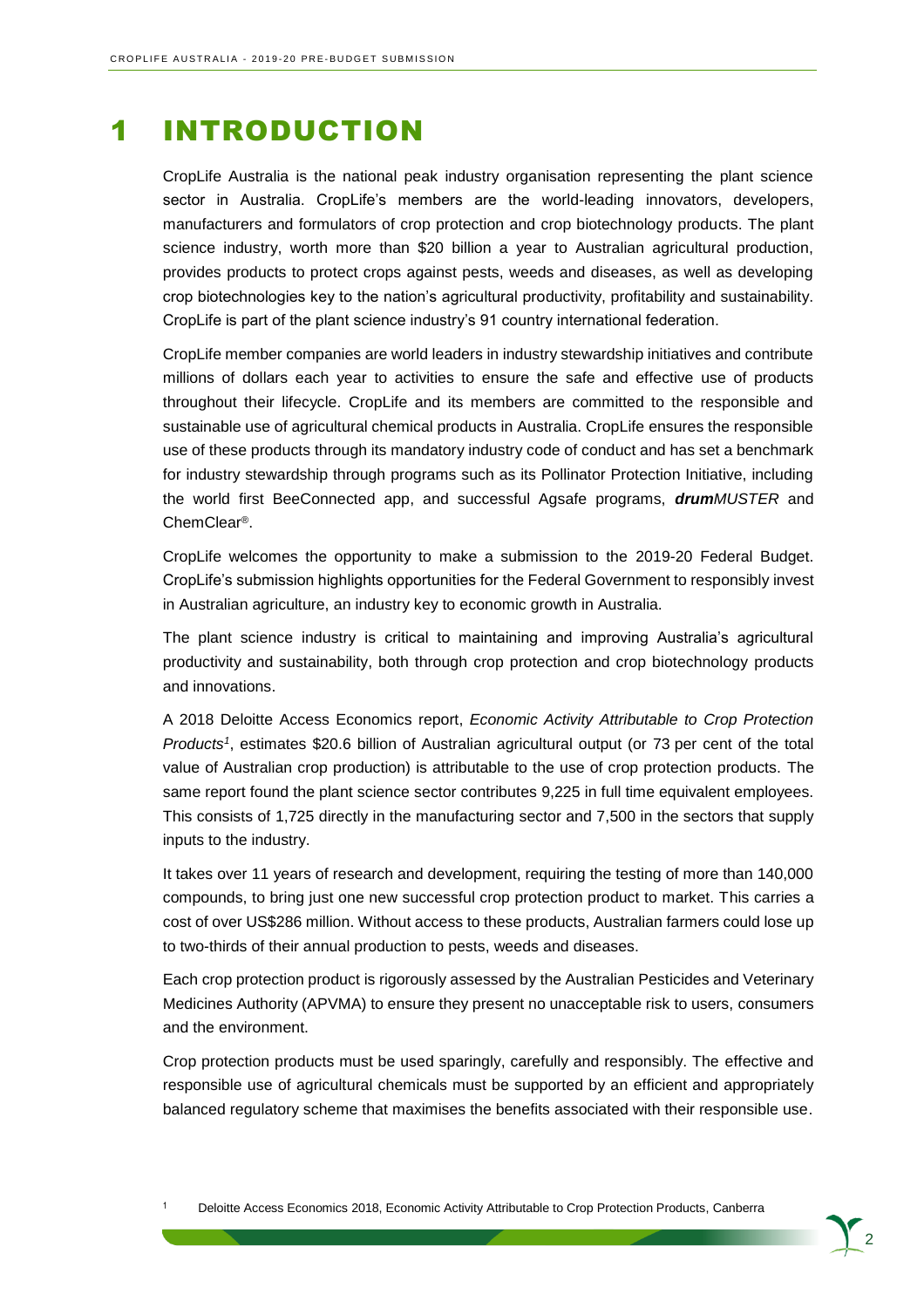Poorly considered and unnecessarily excessive regulation will discourage investment and innovation, while not delivering any improvement in safety, health or environmental outcomes.

Since 1996 the plant science industry has been providing Australian agriculture with the benefits of crop biotechnology in the form of genetically modified (GM) crops. These innovations have delivered significant benefits in producing safe and affordable food, feed and fibre to the nation and the world. Since their approval for commercial cultivation, GM canola and GM cotton crops grown in Australia have delivered Australian farmers more than AUD\$1.37 billion<sup>2</sup> in additional farm income benefits. Future GM crops will bring further environmental benefits, like more efficient use of water, have greater tolerance of salinity and acid soils, and produce healthier oils and starches.

It takes around 13 years and costs US\$136 million to bring a new GM crop to market, most of which goes towards gathering the data required for global regulatory approvals. This is longer than it takes to get a new medicine from the laboratory to the pharmacy shelf, and longer than it takes from conceptualisation to market release of some new aircrafts.

Every GM crop in Australia is subjected to intense scrutiny and rigorous regulatory assessment. The Gene Technology Regulator protects the health and safety of people and the environment by identifying risks posed by gene technology and then managing those risks through regulation. Food Standards Australia New Zealand (FSANZ) is required to approve any GM food or food ingredient and the APVMA regulates GM crops with inbuilt pest protection.

Australian agriculture and its associated industries generate over \$155 billion each year and underpin 12.1 per cent of Australia's GDP. As the plant science industry is an integral input driving this performance, it must be well supported.

This submission identifies areas where additional Federal Government investment is required. This will drive plant science innovation and ensure the relevant regulatory systems can rapidly respond to emerging issues and allow Australian farmers to better compete in global markets.

CropLife Australia submits the following recommendations to the 2019-20 Federal Budget:

- First-principles cost recovery review of the APVMA
	- − Application for minor and emergency use
	- − Website, annual report and corporate publications
	- − Consultative committees, presentations and seminars
	- − Future capital improvements due to poor strategic planning
- APVMA public benefit functions should be funded by Government
	- − International perspective
	- − World-leading industry stewardship initiatives
	- − Public funding of the reconsideration program
	- − Government regulator productivity dividends
- ◼ Ongoing funding to improve access to crop protection for minor uses and specialty crops

<sup>2</sup> Brookes G (2016) 'Adoption and impact of GM crops in Australia: 20 years' experience'. Report prepared for CropLife Australia Ltd., Canberra, May 2016.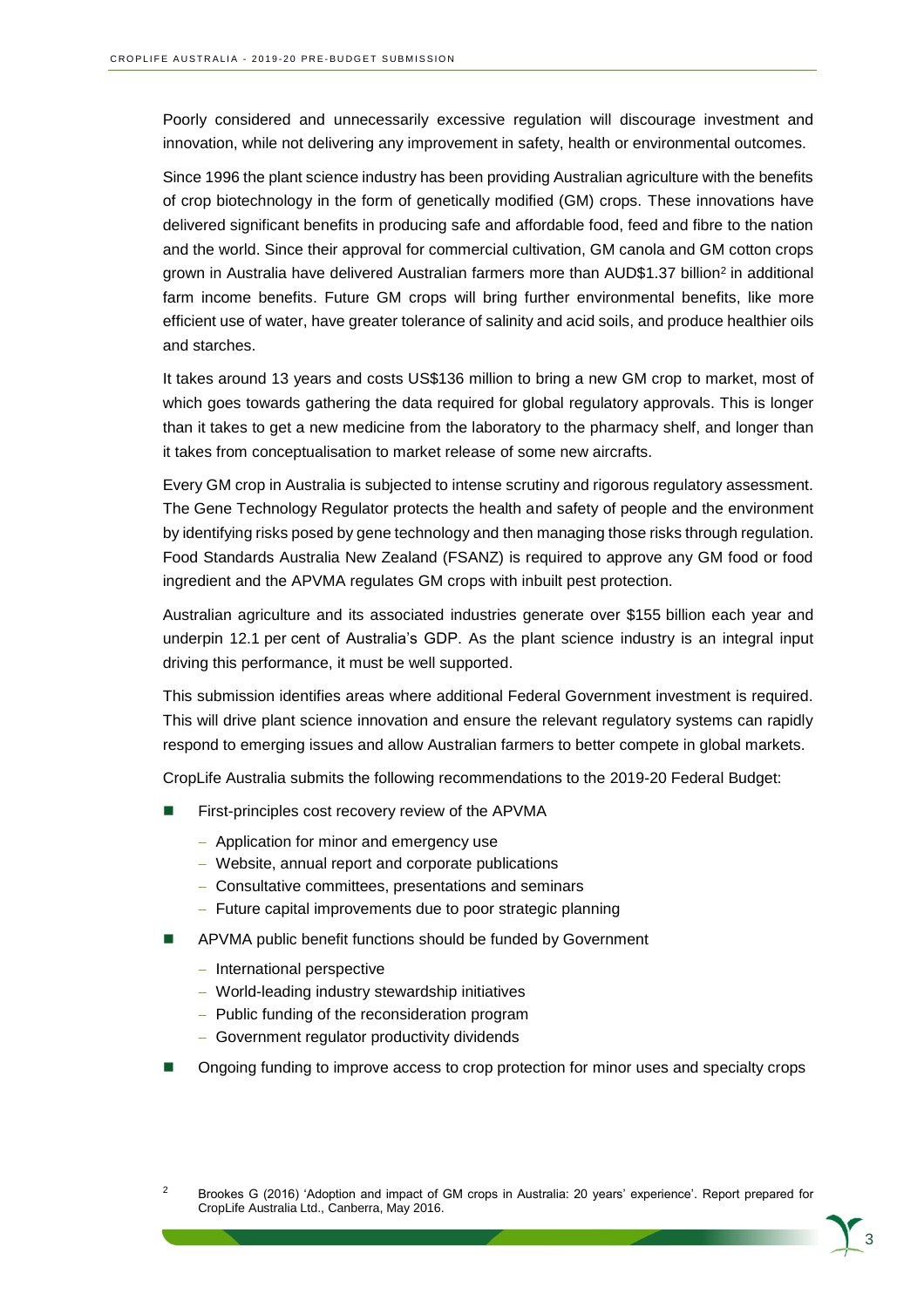- Funding to implement amendments to the Scheduling Policy Framework for medicines and chemicals
- Implementing the recommendations of the Productivity Commission Inquiry Report '*Regulation of Australian Agriculture'*
	- − Removal of state-based moratoria on GM crops and repeal of the relevant legislation
	- − Communication strategies to increase public knowledge about the benefits of, and risks from GM technologies
	- − Voluntary labelling of genetically modified foods
- Sufficient funding for the Department of Health to implement the recommendations of the Third Review of the National Gene Technology Scheme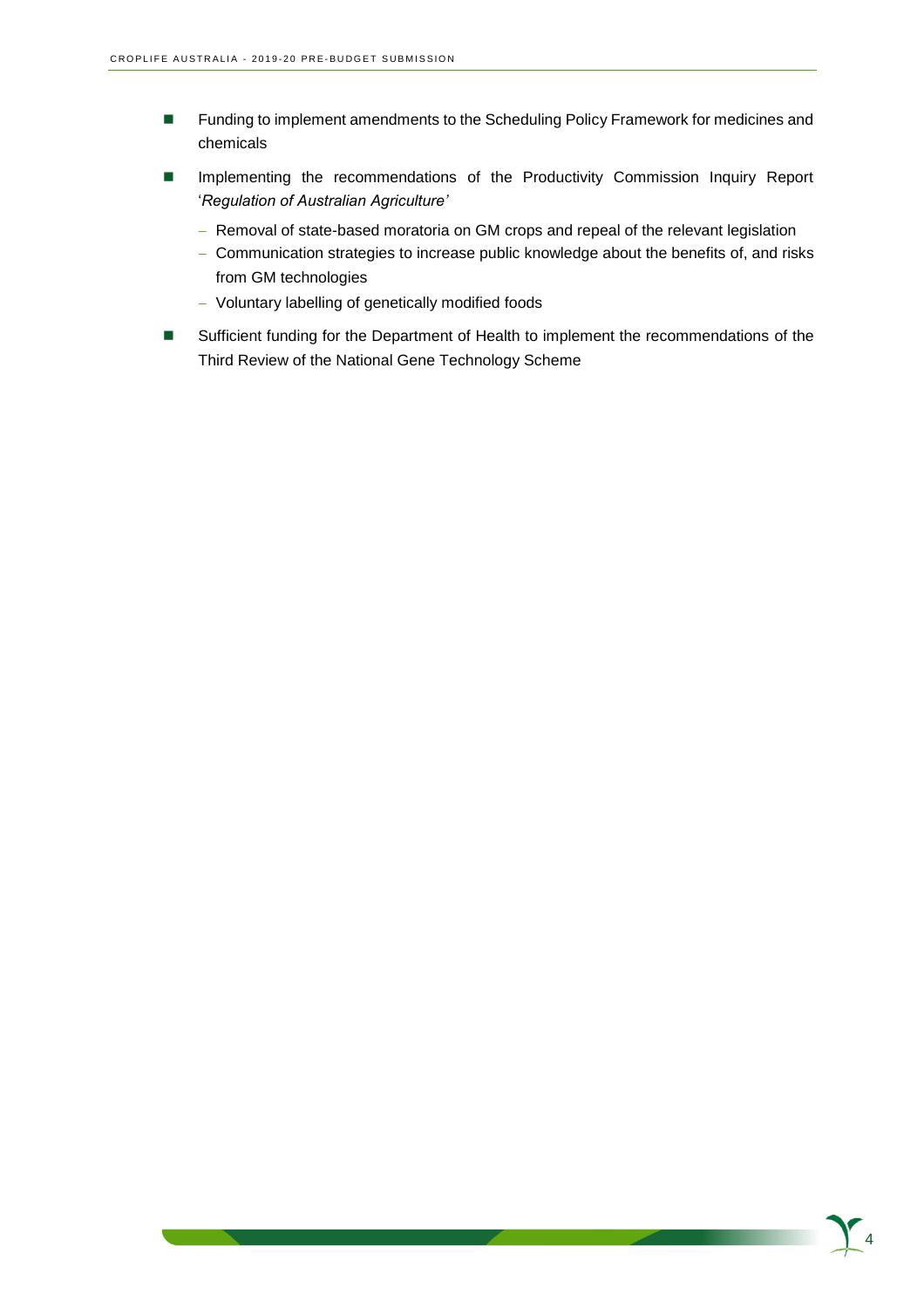## 2 RECOMMENDATIONS

#### First-principles cost recovery review of the APVMA

The then Department of Agriculture initiated a first principles review of the cost recovery arrangements for the Australian Pesticides and Veterinary Medicines Authority (APVMA) in 2012. The final report titled *First Principles Review of Cost Recovery at the Australian Pesticides and Veterinary Medicines Authority* (the Report) was published in 2014. Not one of the Report's recommendations have been implemented.

Implementing the Report's recommendations would ensure the APVMA's cost recovery arrangements are transparent, equitable and consistent with government policy. The Report proposes an effective way to fund the operations of the regulator. It does not, however, include analysis of how the proposed framework will affect the agricultural chemical industry and Australian farmers.

**CropLife recommends** that a review into whether the proposed funding framework enables the best possible outcomes for the Australian agriculture sector is undertaken before any new fee structure is implemented.

The APVMA's operations are inconsistent with the Australian Cost Recovery Guidelines July 2014 (CRGs) in that it is not currently operating in an efficient manner, with no driver of efficiency identified in the proposed cost recovery framework. A cost recovery model attempts to recover the full cost of an activity. Under such a framework, however, an inefficient process cannot be highlighted through financial analysis. There is a need to conduct a Business Process Review, linked to cost recovery, within the APVMA to ensure processes subject to cost recovery can be made as efficient as possible.

The Report correctly identifies the suitability of Commonwealth Appropriation for the APVMA to ensure their cost recovery arrangements are consistent with the CRGs. Activities such as informing policy and other activities requested by government should be at the cost of government. Commonwealth Appropriation is the right mechanism for funding these activities. However, the current level of Commonwealth Appropriation is substantially insufficient to fund the level of services the government receives from the APVMA. There are APVMA activities not included in the proposed model that, under the CRGs, should also not be subject to cost recovery from industry.

The following are activities that should be at the cost of the Federal Government, funded by Commonwealth Appropriation.

#### **- Application for minor and emergency use**

Manufacturers of agricultural chemicals rarely make applications for minor and emergency use. Applications for minor and emergency use are predominately made by farming sector groups or individual farmers seeking permission to use an existing crop protection product for an off-label use. Therefore, there is a disconnect between the user and the payee (in the form of total sales levy) of these APVMA services. CropLife acknowledges that compliance with the CRGs would lead to these user groups being subject to cost recovery from the APVMA, which may not lead to the desired outcome of the programs. A sales levy imposed on registrants is, however, inconsistent with the overarching cost recovery policy of the Federal Government.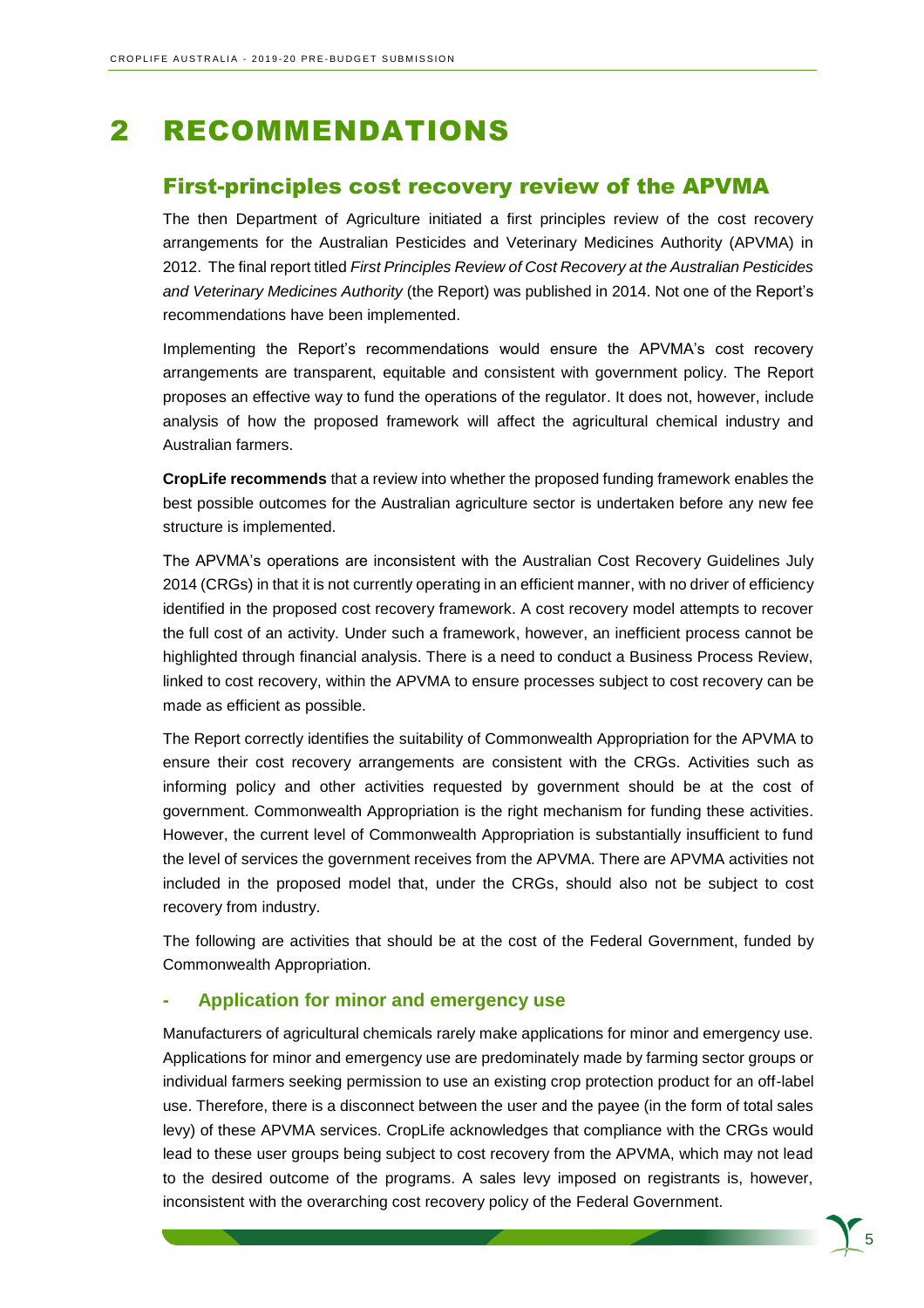#### **- Website, annual report and corporate publications**

The APVMA website, annual report and other corporate publications are for both government and non-government audiences. The website is largely a platform for the communication of information to both industry and the general public. The annual report is not only an information tool for external stakeholders, but a key government reporting tool required under legislation. The annual report is used by the Department of Agriculture and Water Resources and the Department of Finance in the preparation of consolidated reports. Other corporate publications are also used for a variety of purposes, by government and non-government stakeholders.

#### **- Consultative committees, presentations and seminars**

The agricultural and veterinary chemicals industry is not the only recipient of services relating to consultative committees, presentations and seminars provided by the APVMA. Each has an element of providing information to the public and/or other government sectors involved in Federal Government policy.

#### **- Future capital improvements due to poor strategic planning and management**

Implementation of the 2014 legislation highlighted the APVMA's failure to maintain the currency and capability of its Information and Communication Technology systems. Under current cost recovery arrangements, funding for these systems and their maintenance has already been provided by the agricultural and veterinary chemicals industry. Any future capital improvements necessary to rectify this failure must be funded by the Federal Government. It is entirely inappropriate for industry to have increased costs imposed on it due to previous management failures of the APVMA.

## APVMA public benefits functions should be funded by Government

Prohibitive cost recovery arrangements from government regulators leads to inequity and reduces Australia's agricultural competitiveness. Currently, the cost of the APVMA is almost entirely met through application fees and levies recovered from applicants and registrants of agricultural chemicals and veterinary products. This has led to some public criticism that agricultural chemical manufacturers have captured the APVMA, leading to perceptions that the decisions of the APVMA are not independent.

A cost recovered regulatory environment poses no scope for undue influence from the industry it regulates. CropLife recognises, however, that the perception of independence by the Australian public and therefore confidence in the APVMA would be considerably increased under a public funding arrangement. This would align the APVMA with the Office of the Gene Technology Regulator, which is entirely funded via government appropriation, receiving more than \$8 million each year to conduct its regulatory responsibilities.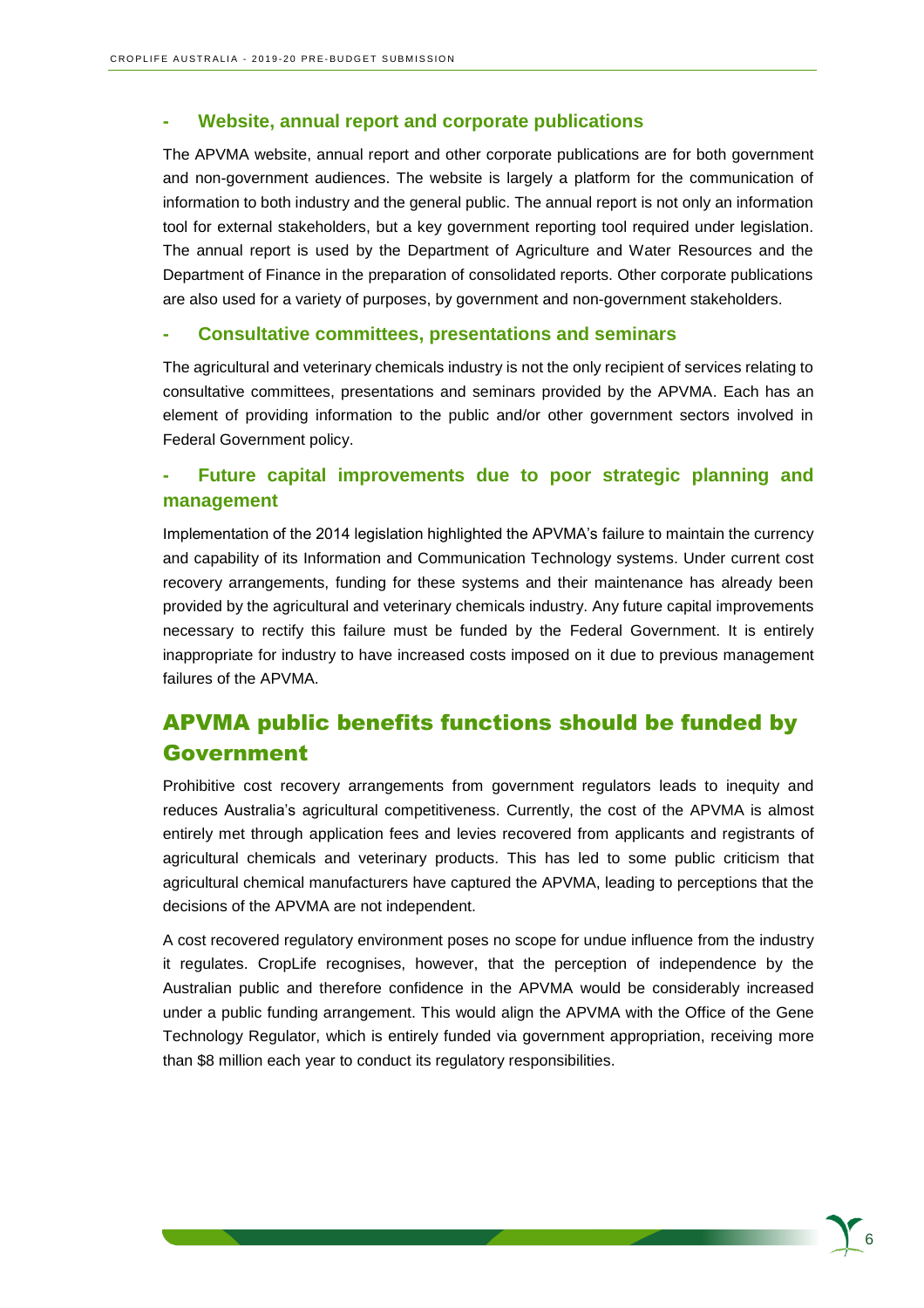#### **- International perspective**

The APVMA receives its funding via fees, charges and levies imposed on agricultural and veterinary chemical registrants. Comparable regulators internationally receive a significant level of public funding. For example: The European regulator for agricultural and veterinary chemical products, the European Food Safety Authority (EFSA), was publicly funded by the EU at a cost of approximately €79 million for 2017<sup>3</sup>, while the United States Environmental Protection Agency (US EPA) and Health Canada's Pest Management Regulatory Agency (PMRA) operate on a partial cost recovery basis. Under this arrangement, the PMRA received approximately CAD\$36.5 million in government funding in 2016-17, with an additional CAD\$7.9 million received via cost recovery.<sup>4</sup> Similarly, the US EPA received US\$128.3 million in government funding in 2017, along with approximately US\$46 million via industry fees.<sup>5</sup>

#### **- World-leading industry stewardship initiatives**

In addition to funding the regulatory scheme for agricultural chemicals, CropLife and its member companies contribute to, and sponsor a range of other stewardship programs. These programs support the safe, sustainable and responsible transport, handling and use of agricultural chemicals. CropLife's *drumMUSTER* and ChemClear® programs are world-leading initiatives to responsibly deal with waste containers and chemical products. Our resistance management strategies support the effective and responsible use of chemical products to delay and prevent the development of pest and weed resistance. Our Agsafe Accreditation and Training Program ensures that facilities handling and storing agricultural chemical products are compliant with all Commonwealth, state and territory legislative requirements. These activities minimise the burden on jurisdictions to enforce their legislation.

The plant science sector contributes significant resources each year to stewardship activities for agricultural chemicals throughout their lifecycle.

The APVMA's monitoring, compliance and enforcement activities are critical to supporting and maintaining the integrity of the regulatory system. This does require the APVMA to take a broad approach to monitoring and compliance. The APVMA must not only focus on product registrants and approval holders, but manufacturers and importers that deliberately seek to avoid Australia's regulatory system.

The Federal Government's CRGs<sup>6</sup> outline that it is usually inappropriate to cost recover some government activities, such as general policy development, ministerial support, law enforcement, etc. In certain circumstances, cost recovery may also be contrary to intended policy outcomes, such as industry support. The CRGs also point out that if the same cost recovered activity is provided to both government and non-government stakeholders, charges should be set on the same basis for all stakeholders.

<sup>3</sup> [https://www.efsa.europa.eu/sites/default/files/corporate\\_publications/files/ar2017.pdf](https://www.efsa.europa.eu/sites/default/files/corporate_publications/files/ar2017.pdf)

<sup>4</sup> [https://www.canada.ca/en/health-canada/services/consumer-product-safety/reports-publications/pesticides-pest](https://www.canada.ca/en/health-canada/services/consumer-product-safety/reports-publications/pesticides-pest-management/corporate-plans-reports/annual-report-2016-2017.html#a8)[management/corporate-plans-reports/annual-report-2016-2017.html#a8](https://www.canada.ca/en/health-canada/services/consumer-product-safety/reports-publications/pesticides-pest-management/corporate-plans-reports/annual-report-2016-2017.html#a8)

<sup>5</sup> <https://www.epa.gov/pria-fees/annual-reports-pria-implementation>

<sup>6</sup> Department of Finance, 'Australian Government Cost Recovery Guidelines', Resource Management Guide No. 304, July 2014 - Third edition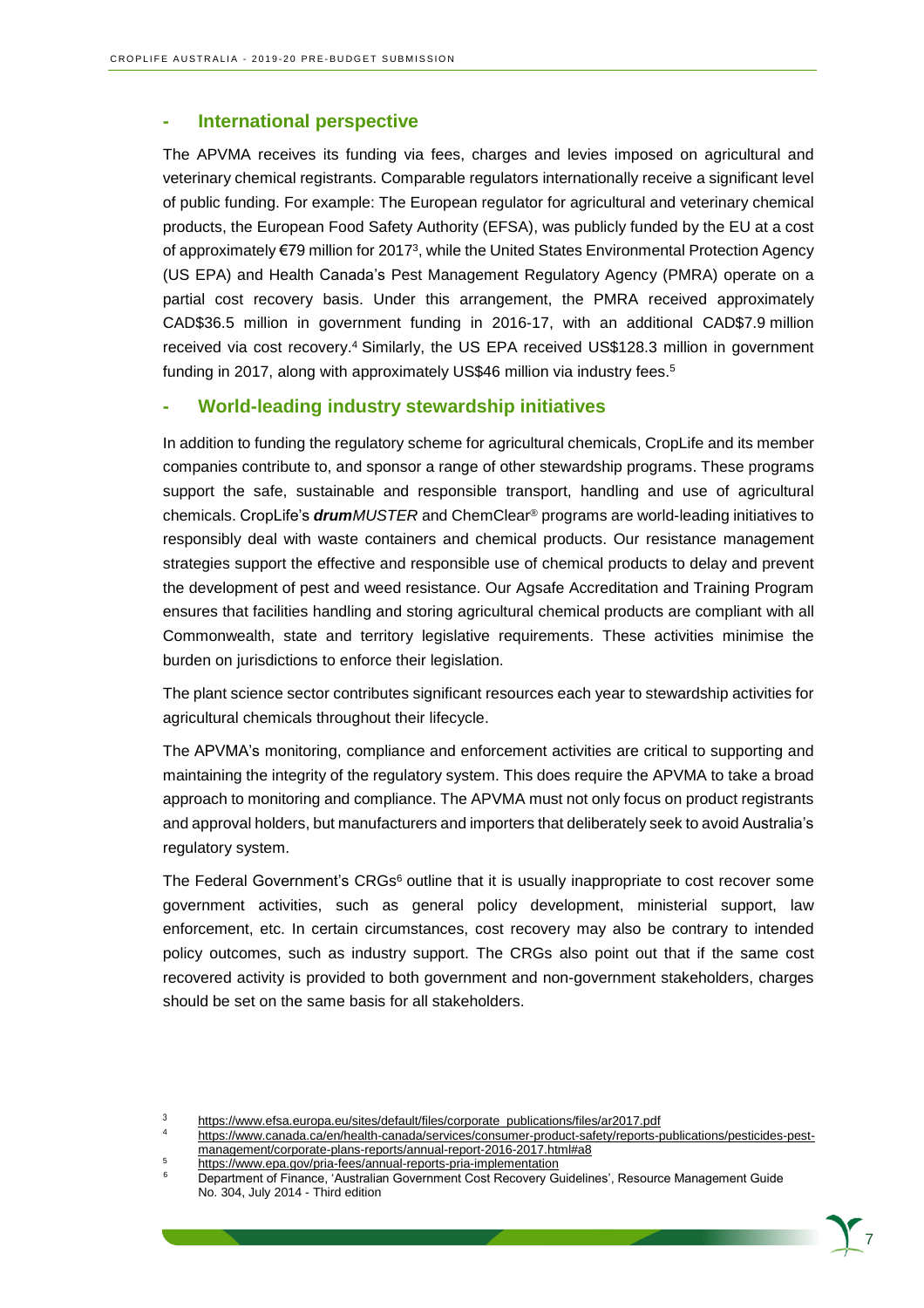Publicly funding monitoring, compliance and enforcement activities of pesticides will offer significant benefits to governments, industry and the community. It will:

- Ensure the magnitude and scope of compliance and enforcement activities can be effectively matched to the size of the problem. It will not be restrained by the APVMA's limited budget;
- Demonstrate that registrants and approval holders have not captured the regulator and increase public perception of an independent compliance function; and
- Facilitate greater voluntary stewardship initiatives by industry to support government compliance functions.

An appropriately funded regulatory scheme should reflect the commitment of all interested parties to enforcing the scheme. **CropLife recommends** the Federal Government increase public resourcing for monitoring, reconsideration, compliance and enforcement.

#### **- Public funding of the reconsideration program**

Following initial registration, the ongoing human, animal health and/or environmental safety of an agricultural or veterinary chemical product is constantly monitored. As part of the regulatory process, all new scientific information regarding an agricultural or veterinary chemical product is considered in a timely manner.

This system provides a highly responsive regulatory review system, whereby a formal review or 'reconsideration' that focusses on new scientific information, rather than a purely administrative process, can be initiated at any time.

If any new, relevant scientific information that contradicts the current information entered or shows a product or constituent may not meet the safety, trade or efficacy criteria, the registrant is required by law to provide it to the APVMA. Legislative amendments implemented in 2014 were intended to ensure that reconsiderations are conducted in a transparent, predictable and efficient process. A number of significant chemical reconsiderations were tracking to be completed by their newly determined statutory deadlines during 2017 and 2018. CropLife believes, however, that the relocation of the APVMA to Armidale from Canberra, and subsequent loss of experienced staff, has delayed their finalisation.

As the APVMA's reconsideration program is a public benefit function, **CropLife recommends** it be funded through general revenue, in line with the APVMA's international counterparts. This would improve the Regulator's capability in this important area and neutralise criticisms regarding the APVMA's independence.

#### **- Government regulator productivity dividends**

**CropLife recommends** the APVMA should be subject to the same productivity dividends as other government agencies, with dividends either reinvested into core operations of the agency or providing fee relief to registrants. A more equitable split between cost recovered and government funding should encourage the APVMA and the Department of Agriculture and Water Resources to seek out and implement genuine efficiency and productivity reforms.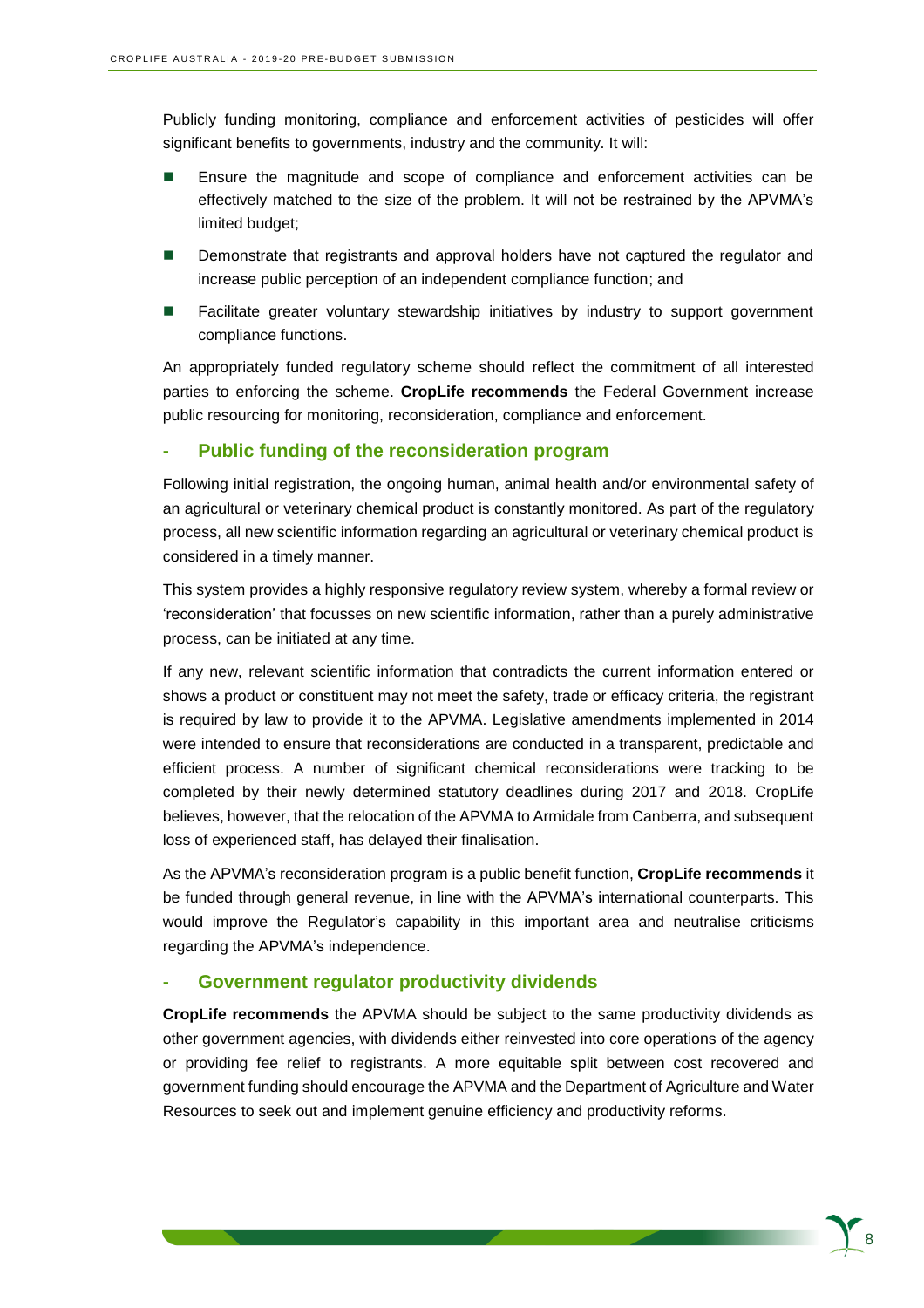Alternatively, comprehensive public funding for the APVMA would address and neutralise the ongoing criticism from activist organisations who claim the APVMA is not independent of industry as a result of its funding structure. Comprehensive public funding would significantly reduce barriers to market entry for smaller registrants and facilitate the deployment of new products by small and medium businesses tailored for lesser grown crops and smaller industries.

It is imperative that the Federal Government's CRGs<sup>7</sup> provide clarity on what can and cannot be cost recovered, and what agency expenses can be included for calculating cost recovery fees and levies. The current CRGs are not sufficiently clear on this matter.

Similarly, there remains a lack of clarity around when levies can be used in addition to fees under a cost recovery model. Equally important is a justification of the efficiency of a levy system, particularly with regard to ensuring agency operations are not being inappropriately subsidised by larger levy payers.

#### *Food Standards Australia New Zealand Cost Recovery Plans*

In December 2016, Food Standards Australia New Zealand (FSANZ) released a draft Cost Recovery Implementation Statement (dCRIS). In the dCRIS, FSANZ are attempting to recover all costs. This includes all costs associated with FSANZ staff, irrespective of whether they are involved directly or indirectly with revenue generating work. This will result in a 75 per cent increase in hourly fees, from \$115 to \$195 per hour.

It is quite clear that the CRGs link cost recovery to the cost of the provision of specific activities. Therefore, FSANZ have substantially erred in attempting to use the full costs of running the organisation in the dCRIS, as a substantial proportion of these costs are not linked to the specific activity of the revenue generating staff.

To correct this, FSANZ will require an ABC model that more elegantly and precisely allocates the correct proportion of indirect costs to the costs involved in providing the specific activity.

## Ongoing funding to improve access to crop protection for minor uses and specialty crops

In the 2014 Federal Budget, where very few project proposals received funding, the Australian Government committed an initial \$8 million over four years towards helping farmers gain improved access to safe and effective agricultural chemicals. Further funding of \$4 million over two years was announced in the 2018 Federal Budget towards correcting the market failure caused by a mandatory regulatory system, by better enabling the inclusion of minor uses and specialty crops on agvet labels.

These investments, leveraged by additional funding from CropLife, its members and research and development corporations, have begun to deliver significant value to the Australian agricultural sector through the approval of label uses for minor crops and specialty uses. In 2017:

<sup>7</sup> Department of Finance, 'Australian Government Cost Recovery Guidelines', Resource Management Guide No. 304, July 2014 - Third edition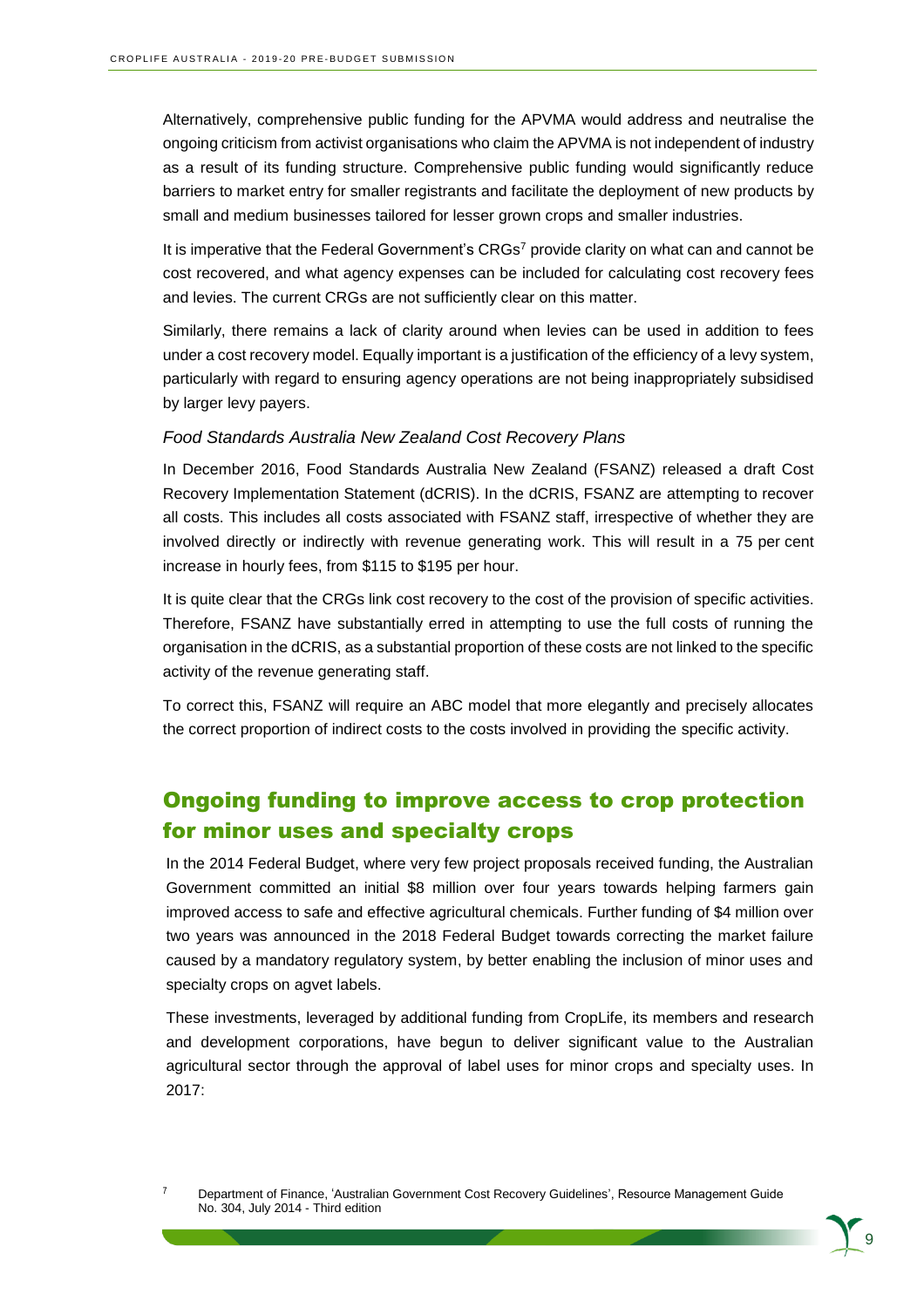- 360 unique crop/pest issues were identified by grower industry bodies
- 160 of these had no identified solution, for which 51 new potential solutions were identified by registrants
- An additional 64 new solutions were identified by registrants adding to existing options proposed by industry

The momentum achieved so far is only the tip of the iceberg. Structural change and further funding are required to alleviate the existing economic and regulatory market failure, deliver more sustainable pest management practices and increase the Australian GDP.

Similar programs in the United States have demonstrated that every dollar invested in the minor use program generates a net return to the economy of US\$500. The minor use and specialty crops program in the US, known as IR-4 or Interregional Research Project number 4, began over 50 years ago and receives government funding of approximately US\$14 million a year. The success of the IR-4 Project, with additional U.S. Department of Agriculture funding, is proven and can be measured in its development of data to support nearly 20,000 food use and ornamental horticulture label approvals.

IR-4 is managed by Rutgers, the state university of New Jersey. Part of its success is due to the program leveraging a network of university researchers. With appropriate funding from government, the University of New England could accomplish similar feats in Australia. **CropLife recommends** the Federal Government invest in the establishment of a centre of excellence for agriculture.

In 2002, the Ministers of Health Canada and Agriculture and Agri-Food Canada announced funding of CAD\$61.8 million to address problems in the minor use system. These included slow access to pesticides, loss of uses due to reliance on older chemistry, international competitiveness, and the high cost of data generation to support minor uses.

The Department of Agriculture and Water Resources held their Agvet Chemical Minor Use Prioritisation forum in late 2018 to allocate the funding \$2 million in for the 2018-19 year. Grant applications, however, totalled over \$8 million. This shows significant demand and need for an additional and ongoing funding commitment. **CropLife recommends** the Federal Government continue this funding commitment.

### Funding to implement amendments to the Scheduling Policy Framework for medicines and chemicals

The Department of Health, via the Therapeutic Goods Administration (TGA), is responsible for scheduling medicines and chemicals, which controls how they are made available to the public. Medicines and chemicals are classified into schedules according to the level of regulatory control over the availability of that medicine or chemical required to protect public health and safety.

In 2017, the Department of Health initiated a review of the Scheduling Policy Framework (SPF). The review was completed in early 2018, with the updated SPF and accompanying Scheduling Handbook published on 18 January 2018. Resulting from the review, the SPF now allows for applications for scheduling of chemicals to be submitted directly to the TGA, in a manner similar to the one previously only available for pharmaceuticals.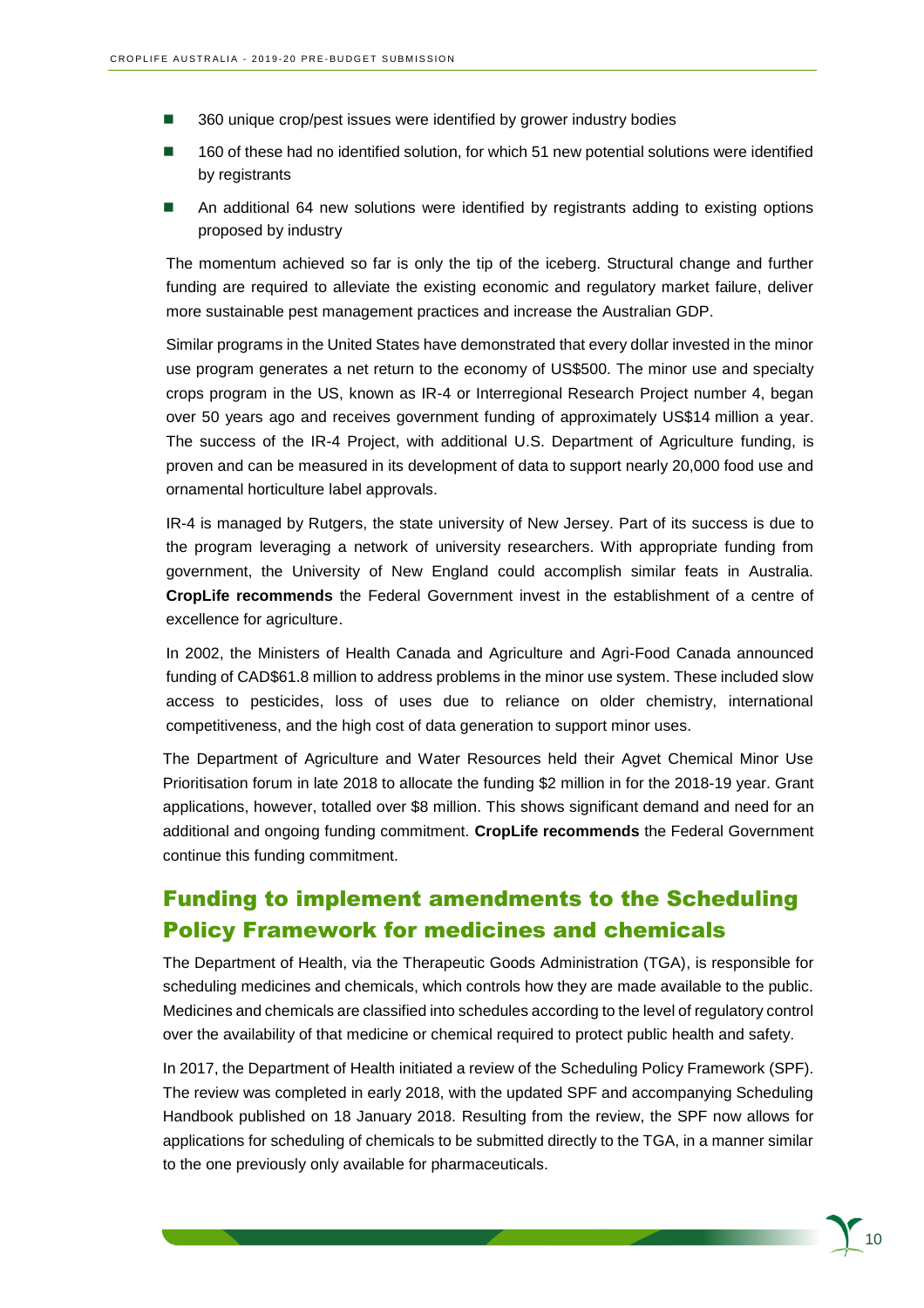Although it is now legislated, the TGA are not supportive of receiving scheduling applications for agricultural chemicals directly from manufacturers, citing a lack of available resources to complete application assessments and implement the new legislation. As such, agricultural chemical scheduling applications must still be made directly to the APVMA for assessment and evaluation prior to being referred to the Department of Health for scheduling.

The unpredictability associated with poison scheduling has long been a significant concern of the plant science and Australian farming sectors. It leads to unnecessary delays to the introduction of new and innovative crop protection products to the Australian market.

Considering scheduling of chemicals is a public benefit, **CropLife recommends** the costs associated with resourcing the Department of Health to implement the 2018 legislative amendments and carry out their legislative requirement be funded by the Federal Government.

Enabling applicants to submit scheduling applications directly to the TGA will provide the registrant with more control of when submissions are made for scheduling and therefore reduce the risk of missing key deadlines during the product registration process. Implementation of this legislation would, in principle, remove unnecessary discrimination of agricultural chemicals compared to their pharmaceutical chemical counterparts.

## Implementing the recommendations of the Productivity Commission Inquiry Report 'Regulation of Australian Agriculture'

#### **- Removal of state-based moratoria on GM crops and repeal of the relevant legislation**

Regulating GM crops at a state level undermines the National Regulatory Scheme for Gene Technology. As recommended in the Final Report of the Productivity Commission's Inquiry into the Regulation of Australian Agriculture, "the New South Wales, South Australian, Tasmanian and ACT Governments should remove their moratoria on GM crops. All states and territories should also repeal the legislation that imposes or gives them powers to impose moratoria on GMOs by 2018".<sup>8</sup>

The circumvention of the national scheme is facilitated by section 21(1)(aa) of the *Gene Technology Act 2000,* which states:

The Ministerial Council may issue policy principles in relation to the following:

recognising areas, if any, designated under State law, for the purpose of preserving the identity of one or both of the following:

- (i) GM crops;
- (ii) Non-GM crops;

for marketing purposes.

<sup>8</sup> Productivity Commission 2016, Regulation of Australian Agriculture, Report no. 79, Canberra.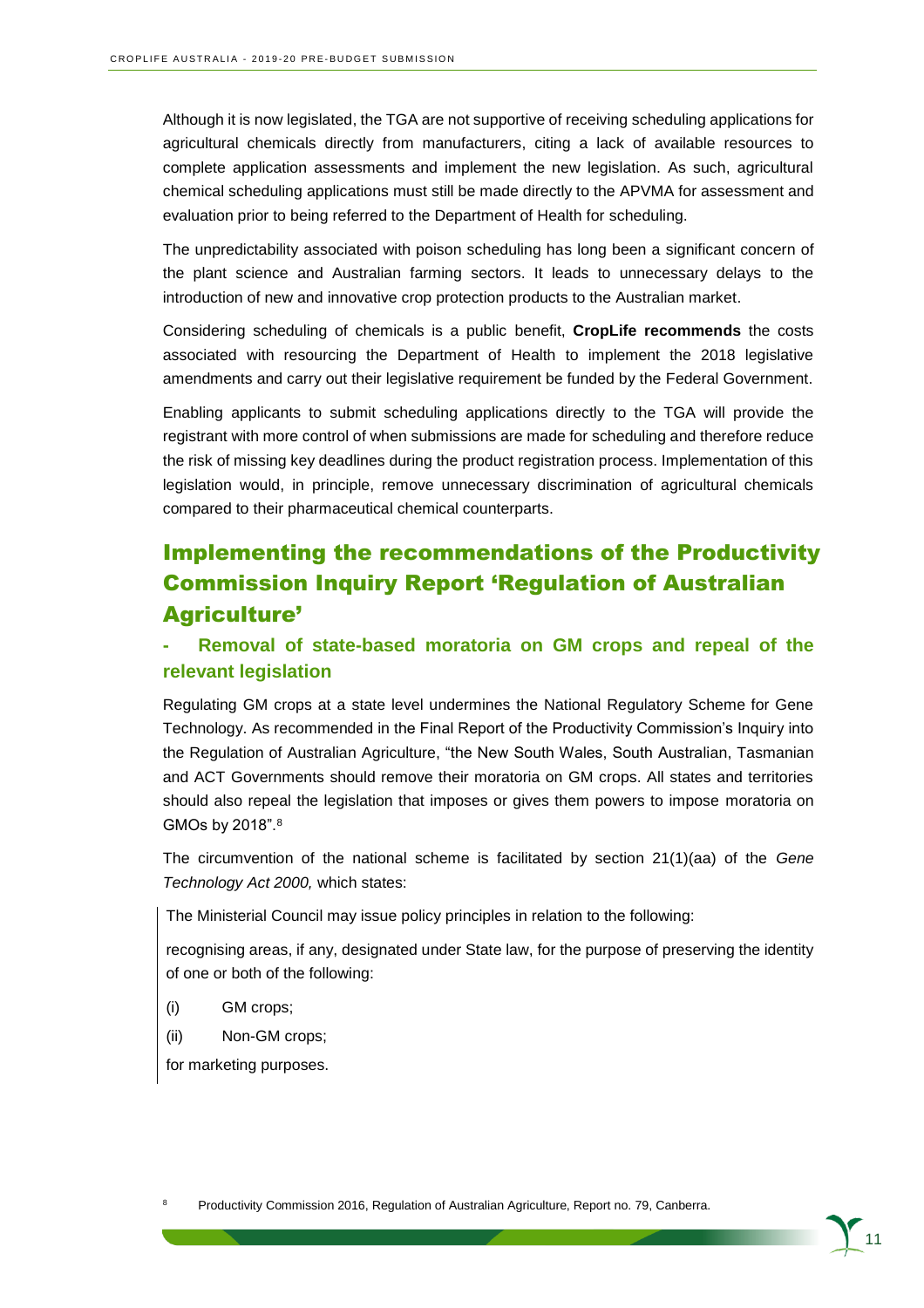Section 21(1)(aa) allowed the then Gene Technology Ministerial Council to introduce the Gene Technology (Recognition of Designated Areas) Principle 2003. In doing so, states and territories have the power to disallow the cultivation of GM crops for marketing purposes.

The principle was used by Western Australia, South Australia, Tasmania, Victoria, New South Wales and the ACT to legislate for moratoria on the commercial cultivation of GMOs, leading to what was identified in the March 2015 Harper *Competition Policy Review* as a significant example of a regulatory restriction on competition<sup>9</sup>.

Section 21(1)(aa) is a costly disincentive for private investment in Australian agriculture. It has been demonstrated to be unnecessary for preserving the identity of GM and non-GM crops and it removes farmer choice, with Australian farmers missing out on billions in additional farm income.

Since their introduction, the moratoria on GM crops in Western Australia has been repealed. Both the South Australian and Tasmanian Governments have announced reviews into their moratoria. CropLife will be actively participating in these inquiries.

**CropLife recommends** the repeal of s21(1)(aa) in the Commonwealth *Gene Technology Act 2000*, the repeal of the corresponding section in state and territory acts, and the immediate disallowance by the responsible Minister of the Gene Technology (Recognition of Designated Areas) Principle 2003.

#### **- Communication strategies to increase public knowledge about the benefits and safety of GM technologies**

Misinformation about GM technologies is extensive. Akin to governments providing information about vaccinations to counter misleading safety claims, governments have a role to play in providing facts about the benefits and risks of GM technology. Without this, the Australian community could forgo the benefits of GM foods.

While both FSANZ and the Office of the Gene Technology Regulator (OGTR) provide information about GM technologies and publish clear and accessible information about their risk assessment processes, there is scope for more information and better clarification of misinformation.

**CropLife recommends** the Federal Government re-launch the agency *Biotechnology Australia* that existed within the then Department of Industry from 1999 to ~2010. In doing so, a revised National Biotechnology Strategy can be developed to map the way forward for biotechnology policy in Australia. This strategy has not been revised since 2000.

#### **- Voluntary labelling of genetically modified foods**

CropLife supports FSANZ's rigorous and transparent process for assessing the safety of GM foods, based on internationally established scientific principles and guidelines.

Harper I, Anderson P, McCluskey S and O'Bryan M 2015, The Australian Government Competition Policy Review, pp116.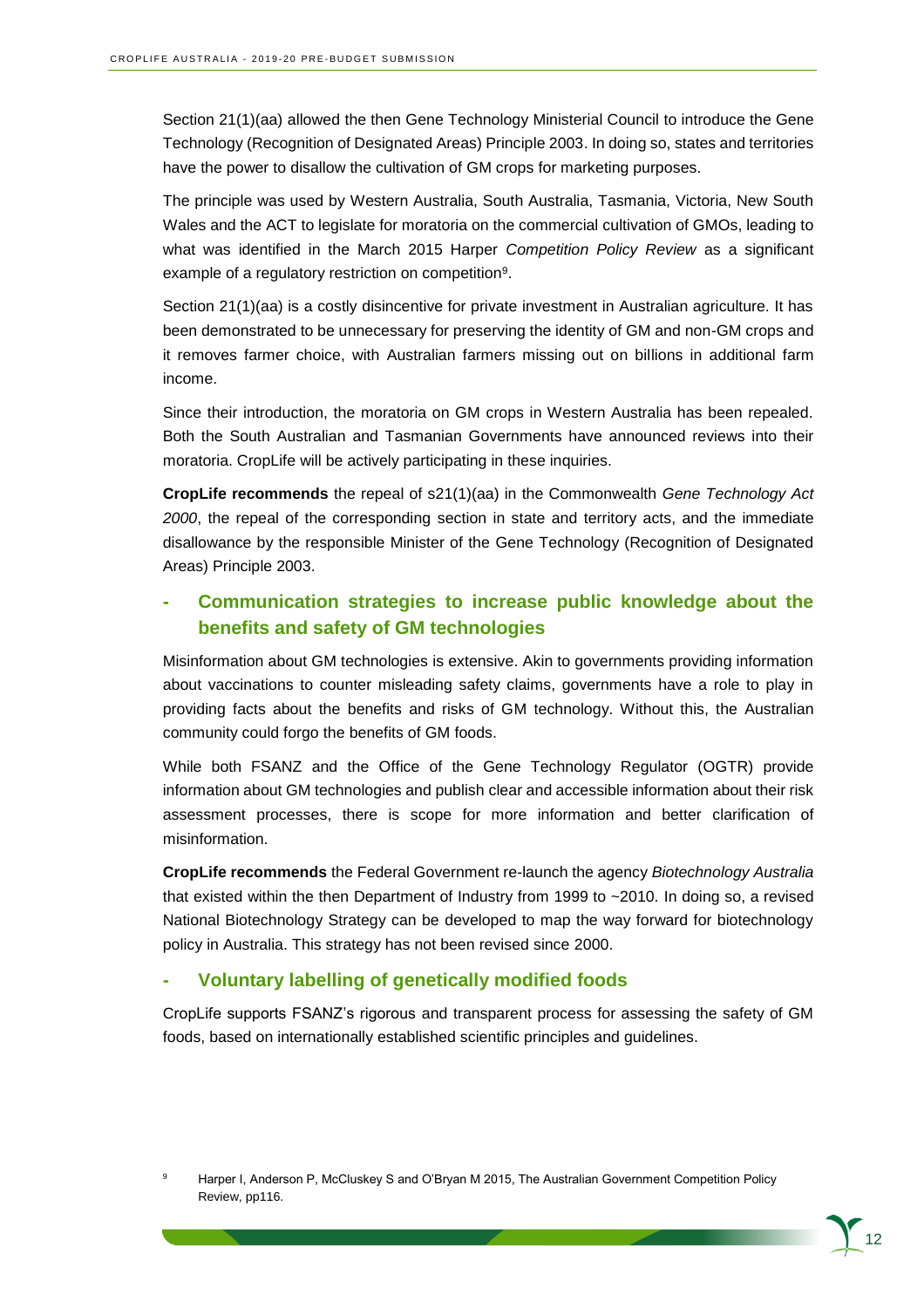Every legitimate scientific and regulatory body that has examined the evidence has arrived at the conclusion that approved GM crops, and the foods derived from them, are as safe as their conventional counterparts. This includes the World Health Organization; the Australian Academy of Science; the European Commission; and the American National Academy of Sciences.

CropLife does not support the mandatory labelling of GM foods and food ingredients in Australia where it bears no relevance to the health or safety of the food or ingredients. Mandatory labelling for non-health and safety reasons can imply a regulatory concern where none exists and only serves to reinforce misconceptions in the community.

A food label has finite space and can only contain a certain amount of information. Unnecessary mandatory requirements reduce the ability of food manufacturers to provide product information that might be more important to consumer purchasing decisions. All information on labels comes at a cost. Consumers should not be required to pay for mandatory information where there is no risk to human health or safety.

CropLife supports voluntary labelling of foods and food ingredients where that information is not misleading or deceptive. Voluntary labelling recognises a balance between the provision of consumer information with the cost and other practicalities of providing it. Food manufacturers will voluntarily provide production information according to consumer demand. For example, 'organic', 'low-fat', 'low-salt' and 'free-range' are all marketing terms widely and voluntarily used by food manufacturers in response to customer preference.

A voluntary labelling system for approved GM foods and food ingredients would allow flexibility for manufacturers regarding what information is of interest to consumers. For example: if a manufacturer chose not to provide certain voluntary marketing information to consumers and producing food at a lower cost without losing market share, then competitors would quickly emulate this approach. Alternatively, if a large proportion of consumers preferentially purchased products containing certain voluntary information, manufacturers would react to this promptly.

**CropLife recommends** amending Food Standard 1.5.2 of the Australia New Zealand Food Standard Code to remove the requirement for mandatory labelling of approved GM foods and food ingredients.

## Sufficient funding for the Department of Health to implement the recommendations of the Third Review of the National Gene Technology Scheme

In October 2018 the Legislative and Governance Forum on Gene Technology met to endorse the Third Review of the National Gene Technology Scheme and its 27 recommendations. Forum Ministers said these recommendations will enhance and strengthen the Scheme, crucial to ensuring it addresses future developments and challenges across health, medicine, agriculture, plants and animals. A Forum Action Plan has been produced to progress these recommendations.

The Forum Action Plan includes activities to be undertaken from 2018-2023. To be successfully implemented, adequate funding is required.

**CropLife recommends** the Federal Government provide adequate funding to the activities arising from the Third Review of the National Gene Technology Scheme.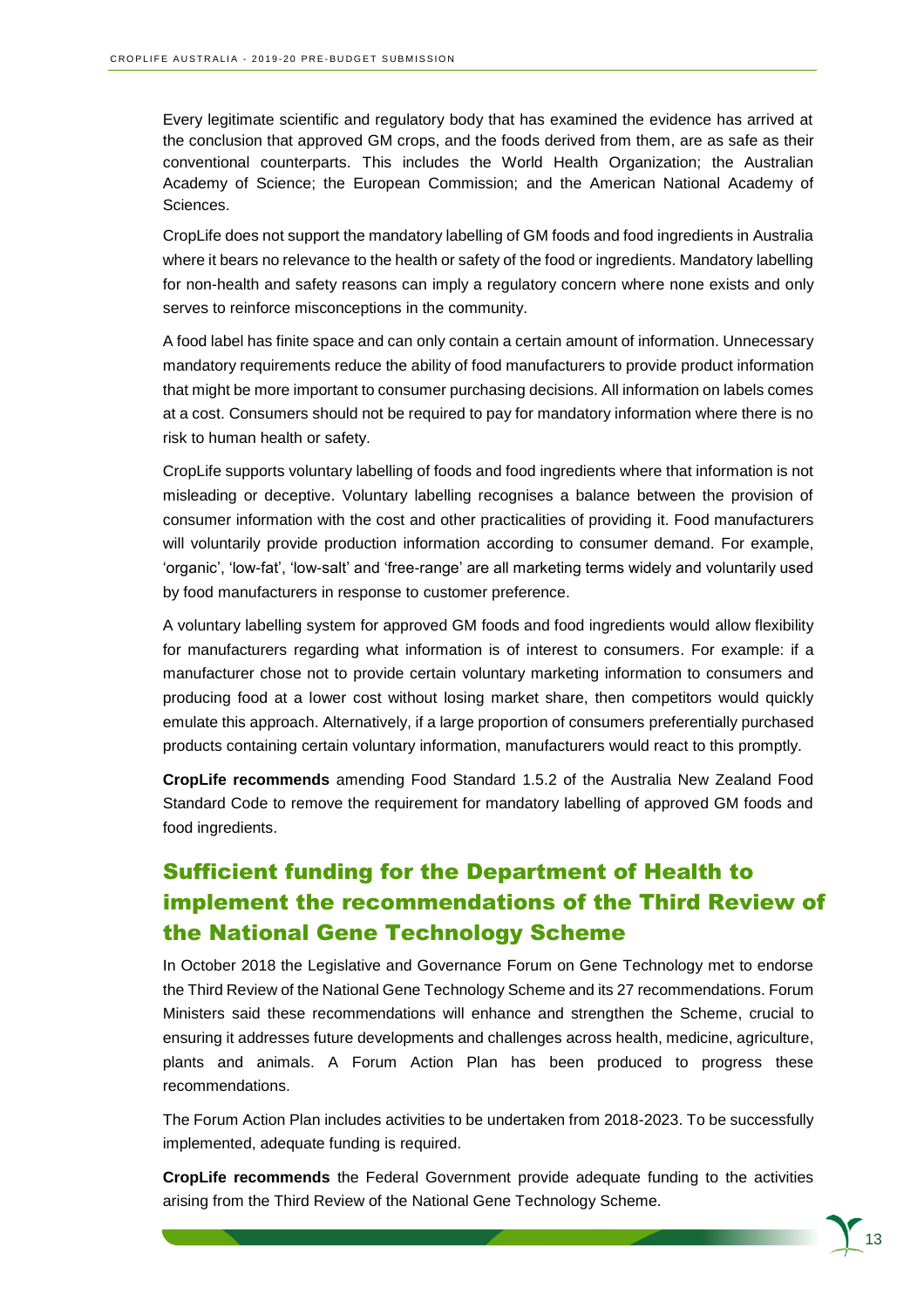## 3 CONCLUSION

Without new, innovative agricultural products, Australian agriculture's productivity cannot grow. Crop protection and GM products are core components of agricultural innovation that enable Australian farmers to be internationally competitive, which benefits the Australian economy.

Regulatory oversight must be efficient, effective and where necessary, commensurate with the risks, costs and benefits to the broader community. Only then will we realise a truly productive, competitive and sustainable agricultural industry in Australia.

A greater investment of public funding in the agricultural chemicals regulatory system will help deliver a true centre of excellence in agriculture. A thorough review of APVMA activities, in line with cost recovery and ensuring public benefit activities are appropriately funded by Commonwealth Appropriation, is consistent with the Cost Recovery Guidelines and will lead to better international regulatory equity.

Further investment to improve access to crop protection for minor uses and specialty crops has the potential to significantly improve Australia's agricultural productivity through continued innovation and development of plant protection products for minor and emerging industries.

The relocation of the APMVA has caused disruption to operations and caused significant negative impact to regulatory efficiency. This inefficiency must be addressed to ensure Australia's status as having a world-class regulator is maintained and encourage agricultural chemical innovation.

Specific investments in monitoring, compliance and enforcement will also improve consumer perceptions regarding the independence of the APVMA. While CropLife does not accept the claims that the APVMA has been 'captured' by industry, specific investments to enhance the monitoring, compliance and enforcement functions of the APVMA would substantially address concerns regarding regulatory capture.

Costs unnecessarily imposed to industry throughout the food and chemical regulation processes all add up to costs to farmers and consumers. The APVMA functions that are currently being cost recovered that are a public benefit, should instead be government funded.

Government should also adequately resource the Department of Health, so the Therapeutic Goods Administration have the available resources to complete scheduling for agricultural chemicals, as is now legislated. Implementation of this legislation would, in principle, remove unnecessary discrimination of agricultural chemicals compared to their pharmaceutical chemical counterparts.

GM technologies (cotton and canola) have delivered Australian farmers more than AUD\$1.37 billion in additional farm income benefits over the past 20 years. Access to these agricultural innovations has helped the agriculture industry significantly contribute to Australia's economy. The implementation of the Productivity Commission's report recommendations would lead to a significant reduction in unnecessary and costly regulations while also ensuring Australians are aware of the benefits of GM technologies. The repeal of state and territory-based moratoria on GM crops would alleviate regulatory restriction on competition and ensure Australian farmers have real choice to grow federally regulated and approved GM crops.